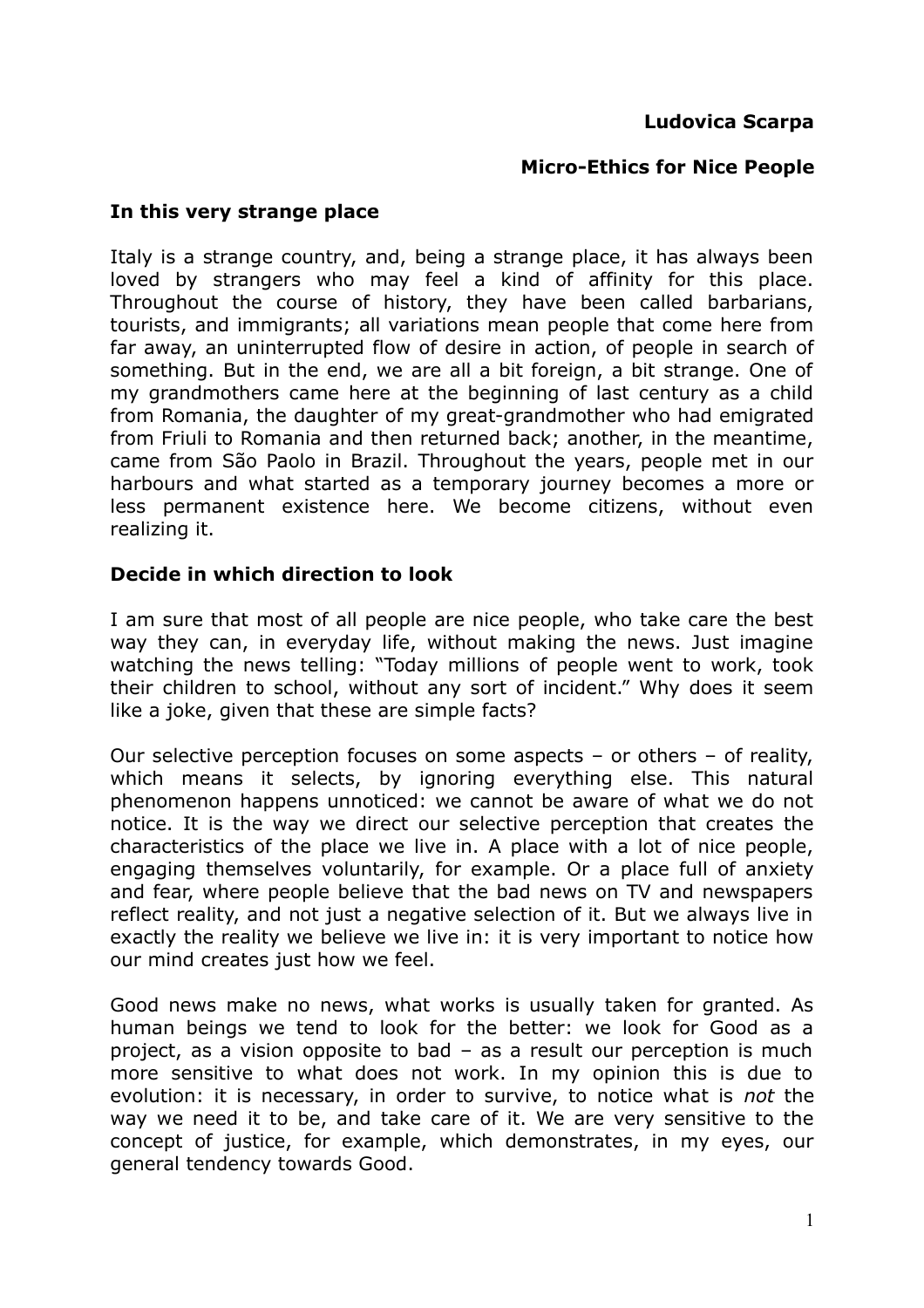#### **How to become a decent society (without waiting for the Martians)**

This little book is dedicated to the nice people all over the world, those that do not make the news, hoping that it may help us all to reflect on our self-esteem as humans and the value of our contribution to make this a decent and desirable society.

Overall, if you think about it, the so-called "immigrants" of this world do not really exist. To call them immigrants is to make a very broad generalization and it grossly oversimplifies the matter. In fact, none of the "subcategories" of people – Italians, Tuscans, Venetians, and Finnish – exist. They are all abstractions formed on the belief that people who have lived for some time in a "nation" (another abstraction!) have characteristics in common. And certainly this is true in some sense: they have a common language, something often used as a frame, a reference point when comparing one country to another.

Human beings feel the need to define themselves, to belong to different social groups.

Defining ourselves as part of the human race would, for example, only make sense if we were comparing ourselves to Martians, as humans often feel the need to seal themselves off from "the others", creating community through distinction.

So if these Martians, or other inhabitants from a faraway galaxy, decided to attack us, would that finally produce a sense of solidarity among us inhabitants of Earth?

Do we really need to wait for another galaxy to become interested in us before we feel like we are all part of the same species?

Taken individually, no one, neither an "Italian" nor an "immigrant" really defines himself through these abstract subcategories, however, everyone feels himself to be a human being, with the typical characteristics of our species.

That is what we all have in common. So let's start off there: what are those characteristics?

### **Some of the characteristics of human beings**

Human beings substitute instinct (which guides other animals to their function in nature) with culture. Culture shapes the choices we make in our daily existence and helps us give meaning to our realities and our experiences.

We are not condemned (as animals are) to live on auto-pilot, tied to our pre-determined function in nature; rather, we have the ability to reflect, imagine alternatives, invent, choose new paths, have preferences, and evaluate the costs, both economic and social, of our preferences.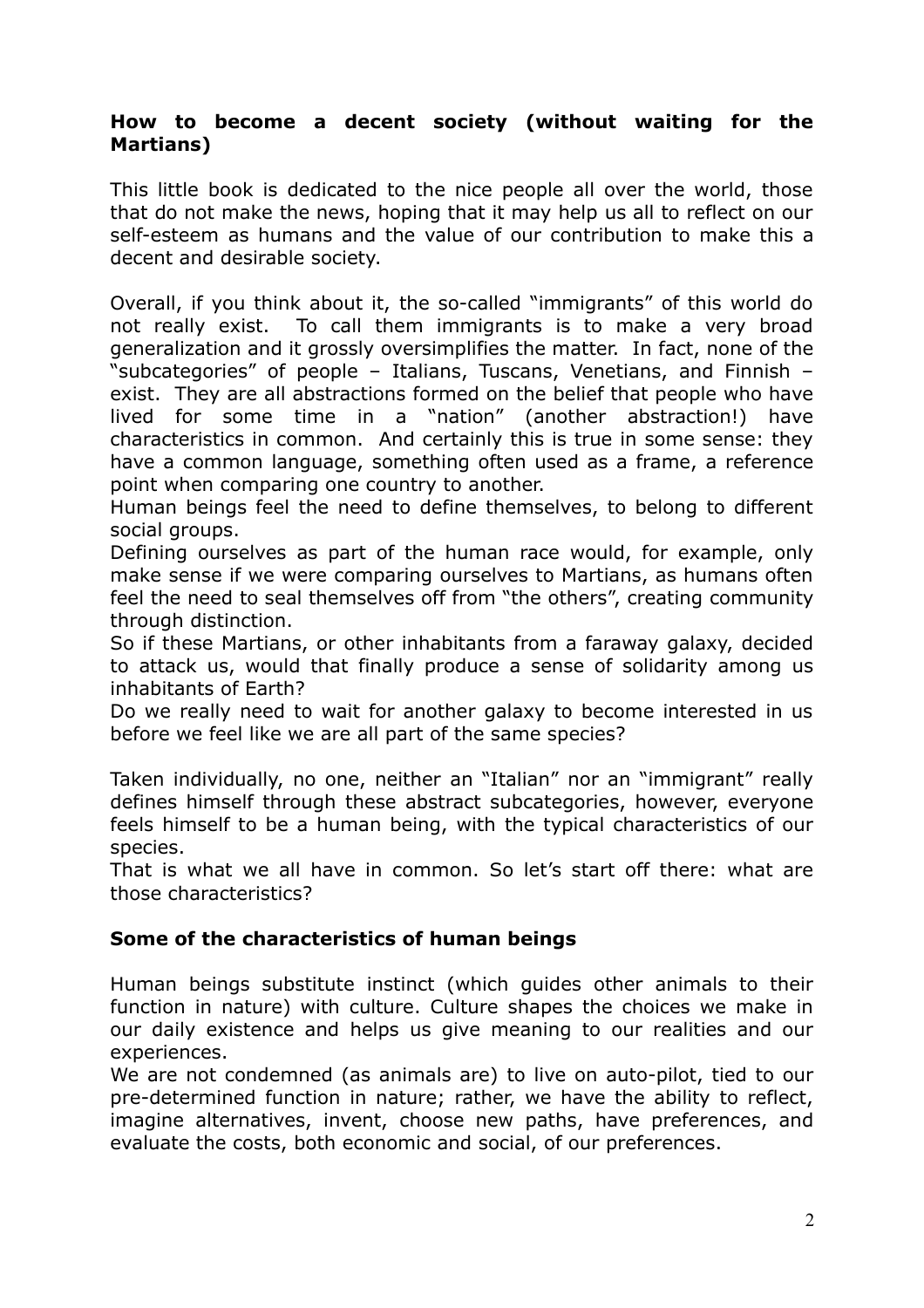Let's take the example of the so-called immigrants. They have paid a high to come here, leaving their loved ones and familiar places behind, and we can therefore assume that they have a strong motivation to lead a peaceful life.

We are the only living beings who believe we have been thrown out of paradise. To come up with this certainly took a great deal of imagination. Consequently we compare it to what we see all around us. Probably, we will find we do not actually live in paradise. Nevertheless, it still is in our power to imagine that same paradise. We can do so highlighting the shortcomings of our current environment, or we can imagine it in order to do our very best to construct a world that, step by step, heads in that direction. If we can already imagine paradise in our minds, then we can achieve it little by little here on earth.

### **The web of needs and meanings**

We human beings live in a web of meanings and concepts that we have invented: usually we do not even realize it, as we inherited these parameters from the cultural tradition in which we were raised. These innate notions of "Italian", "foreigner" and "European" exist due to the human need to understand things, to share knowledge of the world, and to describe it in a simplifying manner everyone can understand. We find relief in the ability to imagine common characteristics, even those tied to something as solid as a birthplace or a "nation" – that institutionalized form of community that was invented in the course of history.

These "national identities" are generalizations, cultural inventions, and prejudices that save us from the difficult task of getting to know everyone on a personal level, a level that involves paying real attention to their feelings. Our minds cannot avoid these generalizations, and as our minds are always in search of ways to understand the world around us while saving energy in doing so, we tend to use these shortcuts.

It is as if we walked around and labelled everything in the world with a sticker, just to be sure that everyone knows its name, with particular attention given to the things that cannot be seen, like abstract concepts. But we can also be conscious of this tendency to label things, and we can put the labels in quotation marks, to make it clear that we are aware of our subjectivity.

A small intercultural story: a European doctor explains to a group of African natives that it is necessary to wash your hands well in order to eliminate microbes and bacteria that, though invisible, are very dangerous. One of the natives laughs and says, "Doctor, don't worry, we don't believe in evil spirits any longer!"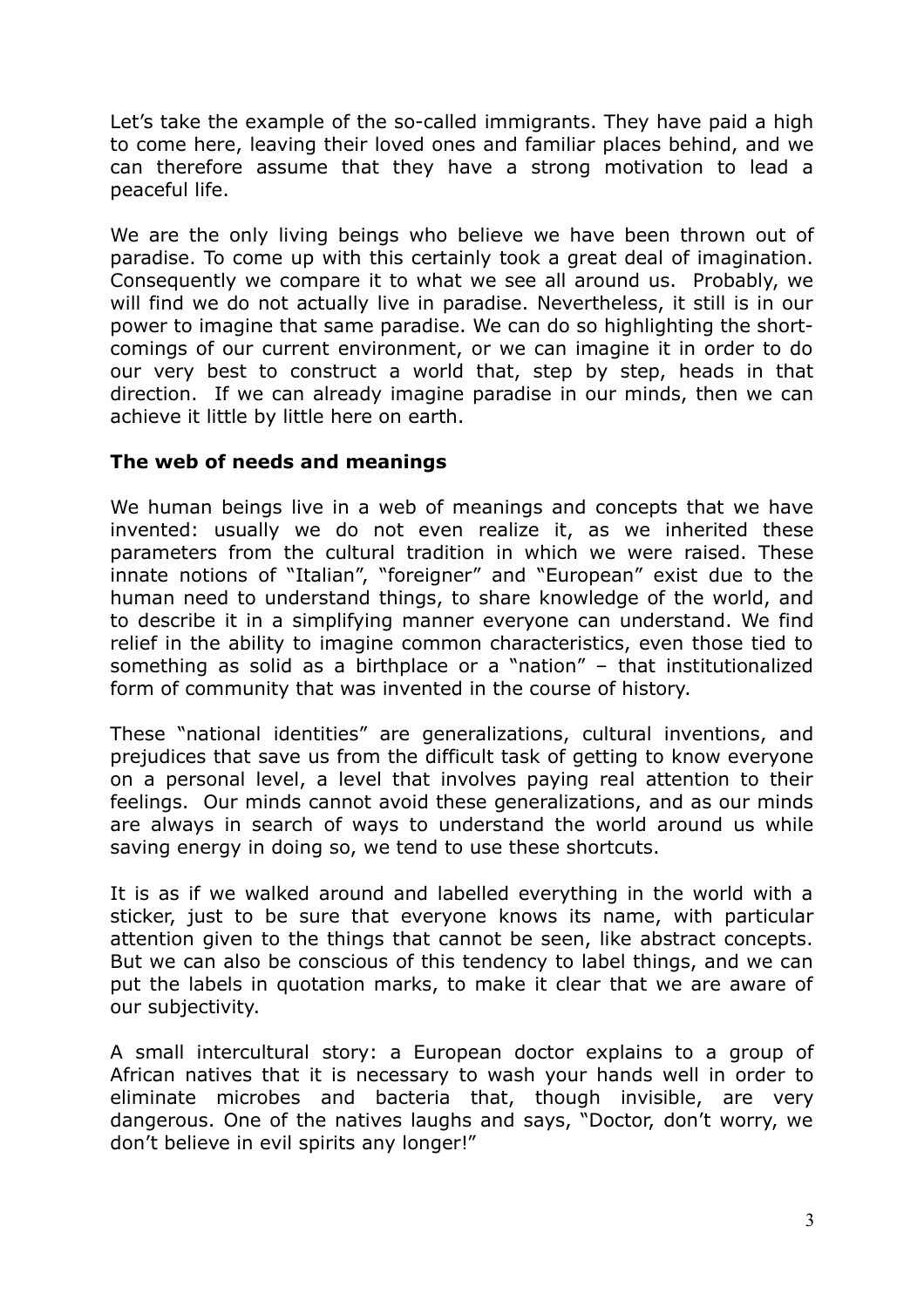#### **Language welcomes us**

Human languages act as an interface between the subjects that use them and their society, thus, the experiences made by individuals can be expressed and shared with everyone, and can indeed be understood better through reflection and discussion with others.

When we are born, language is already there welcoming us, and it will outlive us as well. Nevertheless, we are the ones speaking, listening, and assigning meaning to language, i.e. to what other people say; and we are also the ones learning new languages.

Learning a new language means entering a new web of meanings and concepts, only partially translatable into other languages, which means that every language has its own way of seeing and labeling things. Consequently, speaking more than one language helps us see the arbitrariness of language and the beauty of naming things and social imaginations, thus knitting the colorful web of our linguistic interconnection.

#### **And if people were rare?**

Human beings are imaginative and precious, even if we often do not realize it; in fact, too often we hold on to the destructive habit of underestimating ourselves and others. Let's try a mental experiment: could we stop that destructive habit?

Let's say that there are fewer people being born. Eventually no one would accept to be mistreated at work, nor would they allow a lack of respect, because trustworthy and sensible people were in fact very rare, and they were the most important element in a company, a corporation, a country. Therefore a new kind of social competence would be en vogue: directors and CEOs would need to build a climate of constructive communication with their employees, otherwise these would leave for other, more respectful work-places.

We will finally realize that destructive behaviour, verbal abuse and moral molestation are a kind of atmospheric pollution. Not so long ago, it was considered normal to smoke in the office, while nowadays its noxiousness is general knowledge. It is definitely going to be the same with incompetent social communication, which creates sufferings, as well as conflicts, polluted interpersonal atmosphere, and is as achy as smoke in the eyes.

#### **Imagination and desires**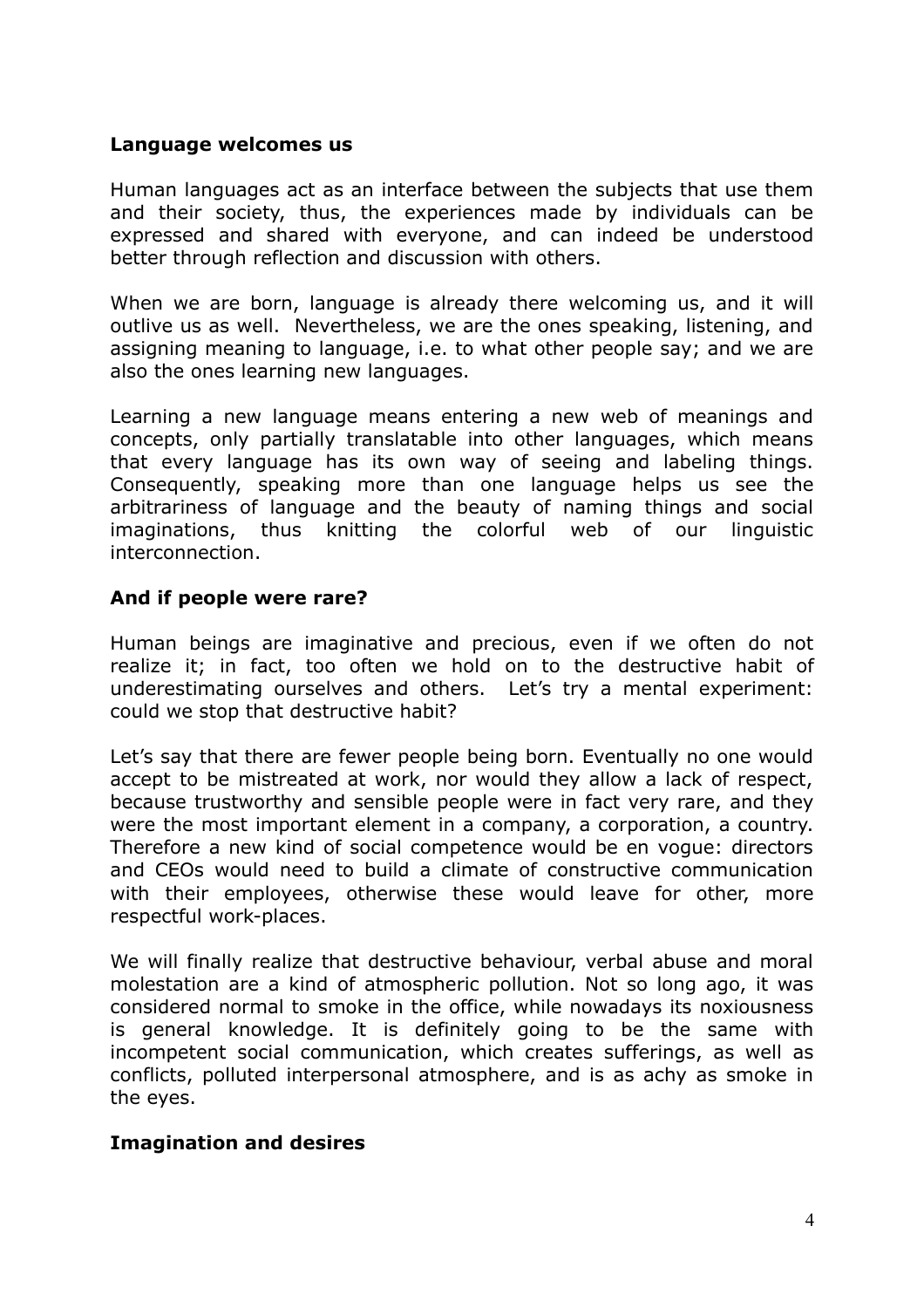Human beings are characterized by their valuating of and giving meaning to everything. Their life is led by their needs and desires. A strong desire is the need to affiliation, to share meanings, to understand each other and the world they live in and its rules.

Culture supplies the frame within which we assign meanings. Thus we create a map, guiding us through and giving sense to our everyday life. We hope to be understood and accepted by others, and respected by them as members of the society we live in. Usually we have the ambition to be considered as reliable members with positive features: nice people.

If it is true that "the lack of an appropriate cultural transmission causes (…) disorientation, hostility and anger" (Mantovani, 2005), the new situation which has been emerging for a couple of years, where a growing number of people from different countries live together in the same places, can cause stress.

Unless we consider this new situation as a challenge and take it on: in order to observe how our mind creates the filters that are the typical products of every culture. Our mind can reflect about its mechanisms without taking them for granted. No matter where we come from, we can reflect about the way we think, about the cultural frames shaping our thinking.

Every culture is based on beliefs which channel evaluations and meanings; we do not comprehend reality in itself, but create an image of it through the very words we use to describe it. I may say my neighbour is shy because he passes by with his head down and barely says hallo or that he is rude because he barely says hallo and does not even look at me. It is my own choice to interpret him with benevolence or not.

We label others and create our own opinion about them, we do not react to their actual words or actions but to the meaning we give to their words or actions. We create these meanings ourselves, through our mental filters.

The maps we use to give meaning to our experience are related to our culture.

Our present cultural system can be defined as "loose." This constitutes an advantage if it gives us the opportunity to observe just how our mind uses its filters of beliefs and convictions in order to give meanings to things.

We can practice observing our mental categories and decide, if necessary, to change our assumptions.

Reflecting means thinking about improvements, and thus means caring about what is good: comparing things as they are to our preferences. Our basic preference is leading a good life.

Reflecting is thus an ethical activity based on human imagination, which describes the ability to imagine potentials. The concept of a potential means, that something does not yet exist. Still, we are free to envision it, and to wish one another the best we can come up with.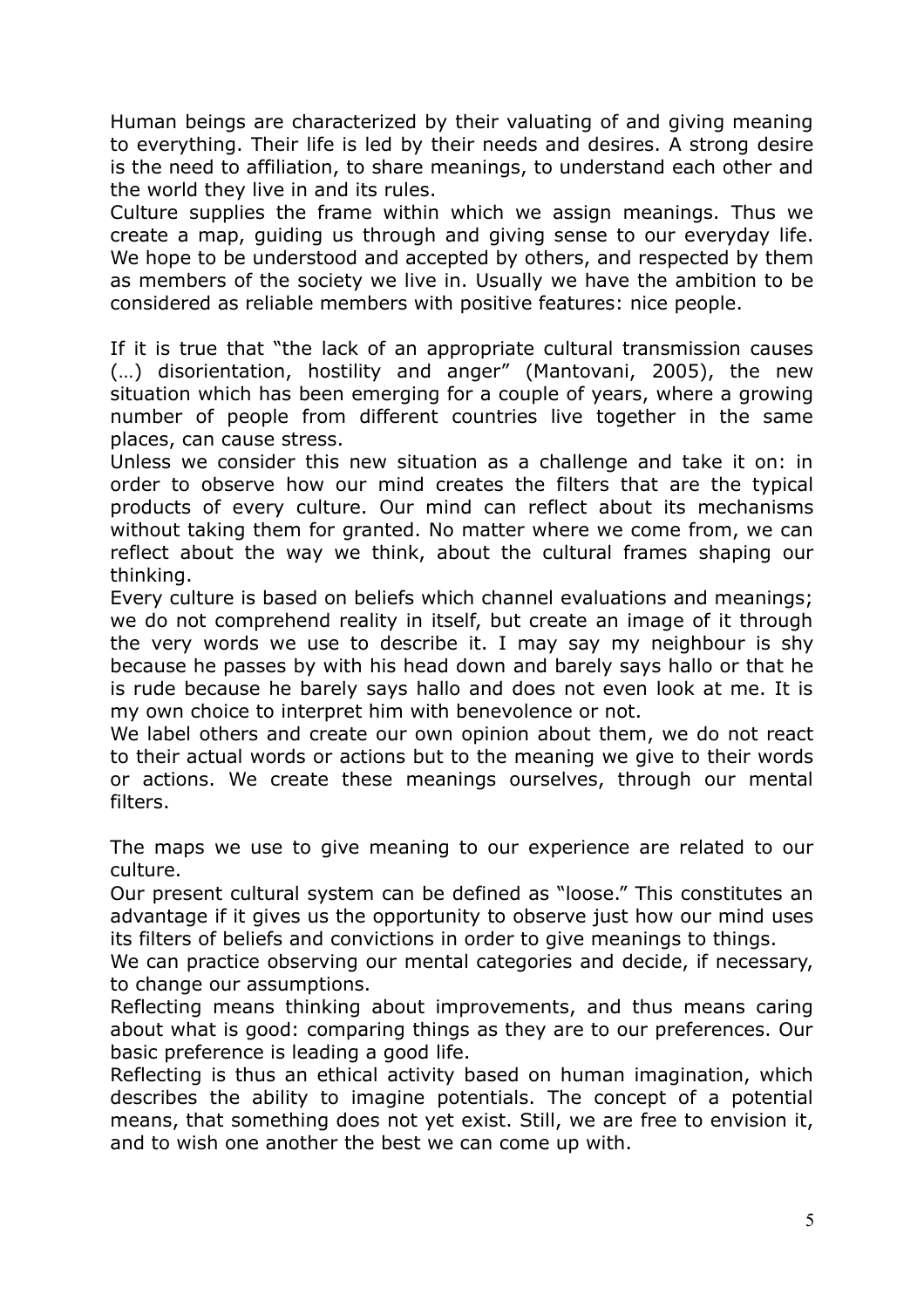# **The ethnographic view**

In everyday life, which has become an intercultural life, we can practice a tool called "ethnographic look" (see picture at page 18) in order to see how our mind creates the emotions it creates, on the basis of what interpretations and meanings it gives to our perceptions of the reality surrounding us.

In order to exist, multicultural citizens need to consider the different cultures as historical options, traditional ways to manage human beings' needs, including the need for shared meanings, in order to overcome their ambition to prevail on others. This ambition can be explained through a fundamental need of human beings, the need to feel that our own interpretation of reality is the right one.

Reality is what it is - our perception of reality is selective (who knows what we do not see?), so our perception is always just our own perception.

Also our emotions are what they are: when I am happy my emotions are different from when I am sad, and between the two there are thousands of intermediate stages. This is a physiological reality, a natural condition of my body.

Our interpretation serves as a switch between these two realities (perception and emotion): it is at this stage that I can intervene, observing my, with sympathy and impartiality, my human being's mind. And check what filters – fundamental assumptions, certainties and convictions, fears and desires – it uses in order to give exactly that meaning, out of all possible meanings.

By training myself through the tool of the ethnographic view I can soon realize that the emotions I feel are signs that inform me whether the things I perceive, due to my filters and thus from my point of view, endanger me or not.

And instead of getting angry and blaming someone else, for example, I can ask my emotion, say, dear dissatisfaction: what need shall I exactly take care of?

For example: I talk to a friend about a project I have; I notice "she makes a funny face" and am disappointed: I think she is not interested.

Through the ethnographic look I can observe, in slow-motion, and analyze the three steps my mind takes within an instant:

- I see: my friend's reaction;
- I interpret: "she is not interested in what I am saying";
- **my emotional reaction: I am disappointed.**

By giving that meaning to what I see, I myself trigger my emotional reaction. I give meanings by comparing what I see to my mental filters, made up by my expectations towards the world. If I expect instant support from my friend, her reaction will disappoint me all the more.

What I see is what I see, what I feel is what I feel, but the meaning I give is my own creation, deriving from my very own thoughts and preferences.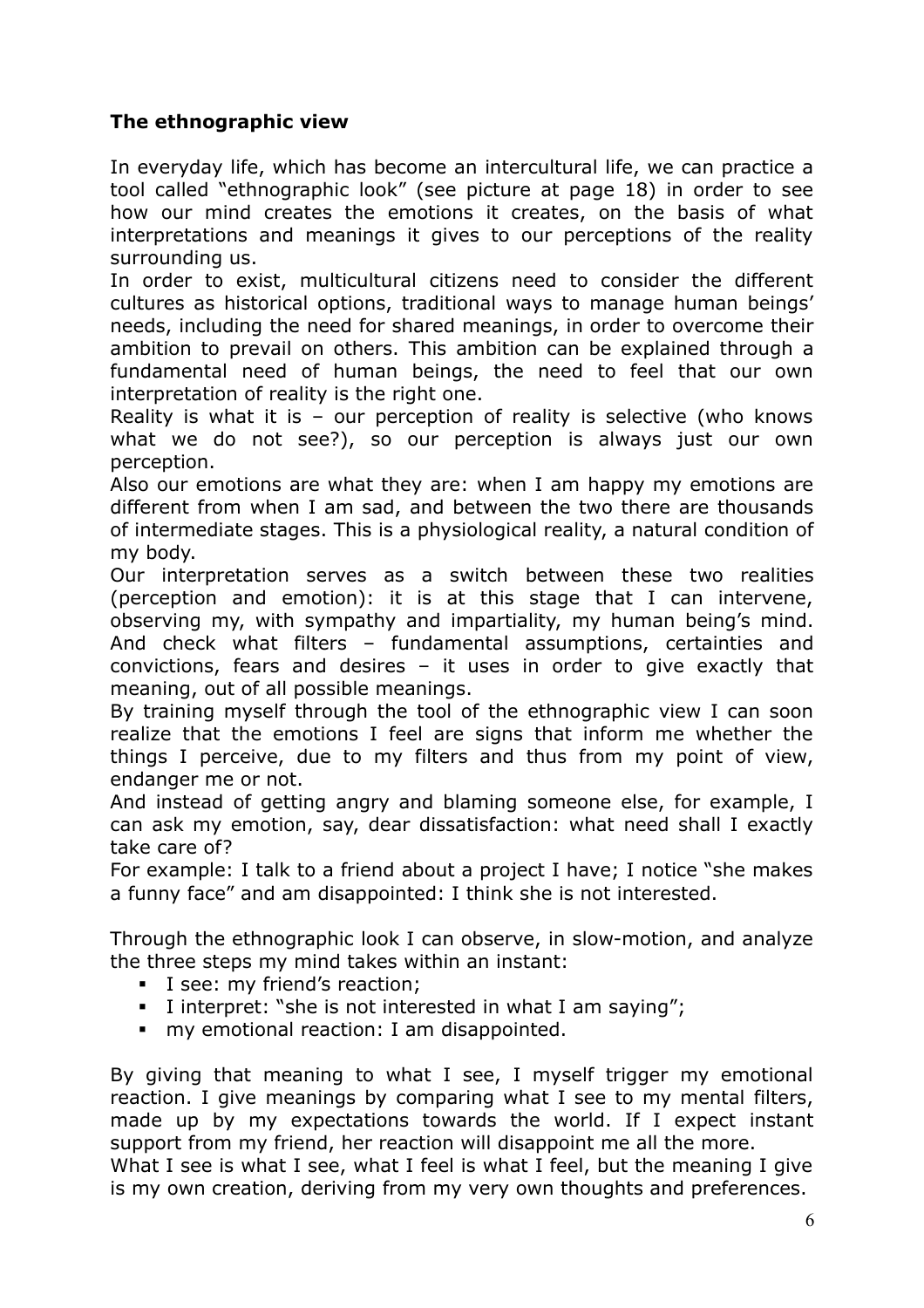From now on, whenever I feel a negative emotion, I know it is a sign and I may observe closely:

- what meanings am I giving;
- $\bullet$  to what exactly;
- on the basis of which expectations exactly?

Maybe my friend had just remembered something important to her that she had forgotten to do, while listening to me, who knows. I can ask her, without any assumptions.

By training ourselves to observe our way of assigning meaning to what surrounds us through the "ethnographic view" we become aware of our self-referentiality: we realize that our accusations are due to our mental filters, our expectations about the way things and people "should be", according to us. We may then help create a world free from recriminations and blame – and find out that these are often unexpressed desires turned bad. Anger often hides needs which could not be expressed in an appropriate way. We have the right to express our desires, but not to see them come true in exactly the way we wanted to. If we do not live in order to make others' desires come true, we can easily accept them to live the same way; everyone lives according to one's own desires. And among these desires is the one to feel at ease with others, that is to say the need for common well-being.

# **The advantage of prejudice**

Life in "auto-pilot", led by prejudices which every culture creates traditionally, is more comfortable because it does not require us to use our mind or to observe how we do it. Nonetheless, in a multicultural reality a life led by prejudices has more limits than advantages. If we live with prejudice and consider our culture to be competing against others, we will live on alert: our need to be understood can never be fulfilled, since competitiveness in itself means a fight for predominance, which creates anxiety.

# **The disadvantage of anxiety**

When we live in mistrust and in anxiety, in trouble and in fear towards one another, then it is high time for all of us to ask ourselves if it is possible to get rid of prejudices which are at the root of these feelings. If we do not, our life will soon be led by fear, we will give meanings led by fear, we will defend ourselves and live on alert, and will thus contribute to the creation of the vicious circles of a mistrusting and fearful world.

In such a world, there is no room for trust, so uneasiness spreads. But without confidence exchange between humans is not possible; and without exchange we cannot live properly, as we are social animals interconnected in solving one another's problems: no one produces his own shoes, clothes, writes the book he reads and makes the movies he watches, creates his own computer and his own electricity to make it work, build his own house with his own hands and with the bricks he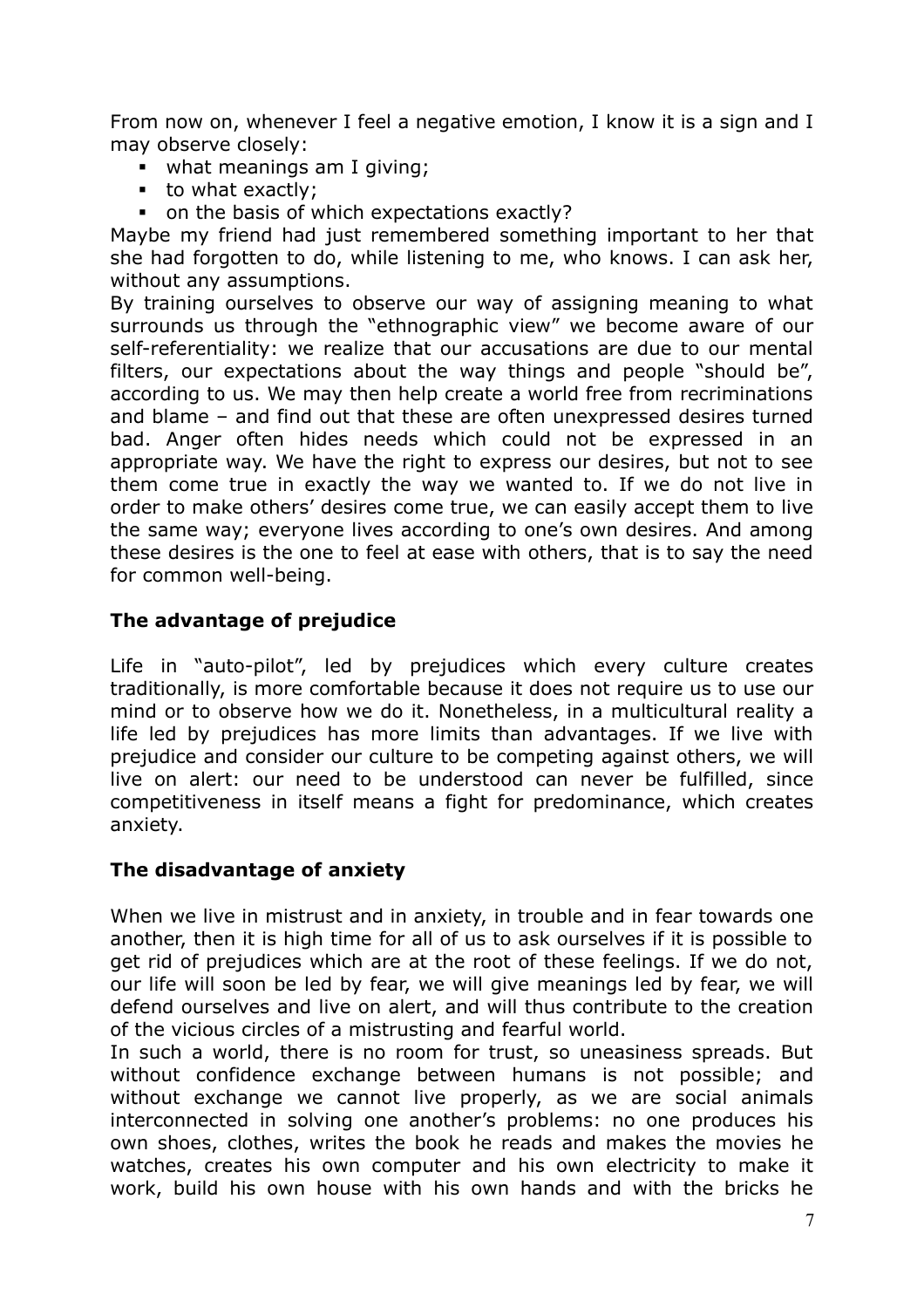himself has made, produces the things he eats and drinks, nor the language he speaks.

Without a basic confidence I could not even take a bus driven by another person, in traffic made up of thousands of other people who, I trust, want to reach their destination just as safely as I do.

That is why if we live in fear, in mistrust and in anxiety we cannot live properly, in a society which seems hospitable to us.

## **Alternative options of realities**

Human mind observes reality and constantly creates alternative options: on the one hand it sees things as they are (or believes it sees things as they are, but we feel no difference between "**seeing**" and "**believing** to see"!), on the other hand it immediately compares them to how-thingsshould-be-instead. This is only possible through human imagination, our ability to imagine alternatives to the things which simply are the way they are: we imagine, for instance, a better society.

In our way to see things we constantly appreciate and depreciate: we can thus say that the human culture basically has a seed of opposition, of resistance to things which simply are-as-they-are, no matter what our preferences are.

We, human beings, evaluate them, compare them to our ideas of howthey-should-be-instead and usually like our own ideas more than reality.

Depreciating is the first step to act on things, for example, to feel the right to pull up the grass that we call "weeds" and that we can or better "have to" pull up just because we call it that way.

Believing, like hoping or fearing gives life to personal alternative mental worlds.

If I say "my son is cooking tonight" the truth of the sentence depends on things which are not related to me and that I cannot be in control of: my son may be cooking, or may be not. If I say "I believe my son is cooking tonight" this sentence is always true-for-me: if I believe it I believe it, no matter what will happen and what worlds the others will give life to through their decisions. The responsibility of my mental status in "believing x" and of my following decisions is mine. I myself create a world where I believe x. Similarly, in religious belief, the quality of my feeling is mine, is part of my mental and physical status, just like "my own" toothache: as long as I feel it, it is part of my reality. I can live driven by benevolence due to an explicit or an implicit choice (habit), independently from believing or not in a revealed truth or in another one. Through emotional contagion I may infect others.

### **Desires as a struggle against reality**

As human beings, we have desires; desires refer to imagination: imagination of something that is-not-yet, which otherwise would not be a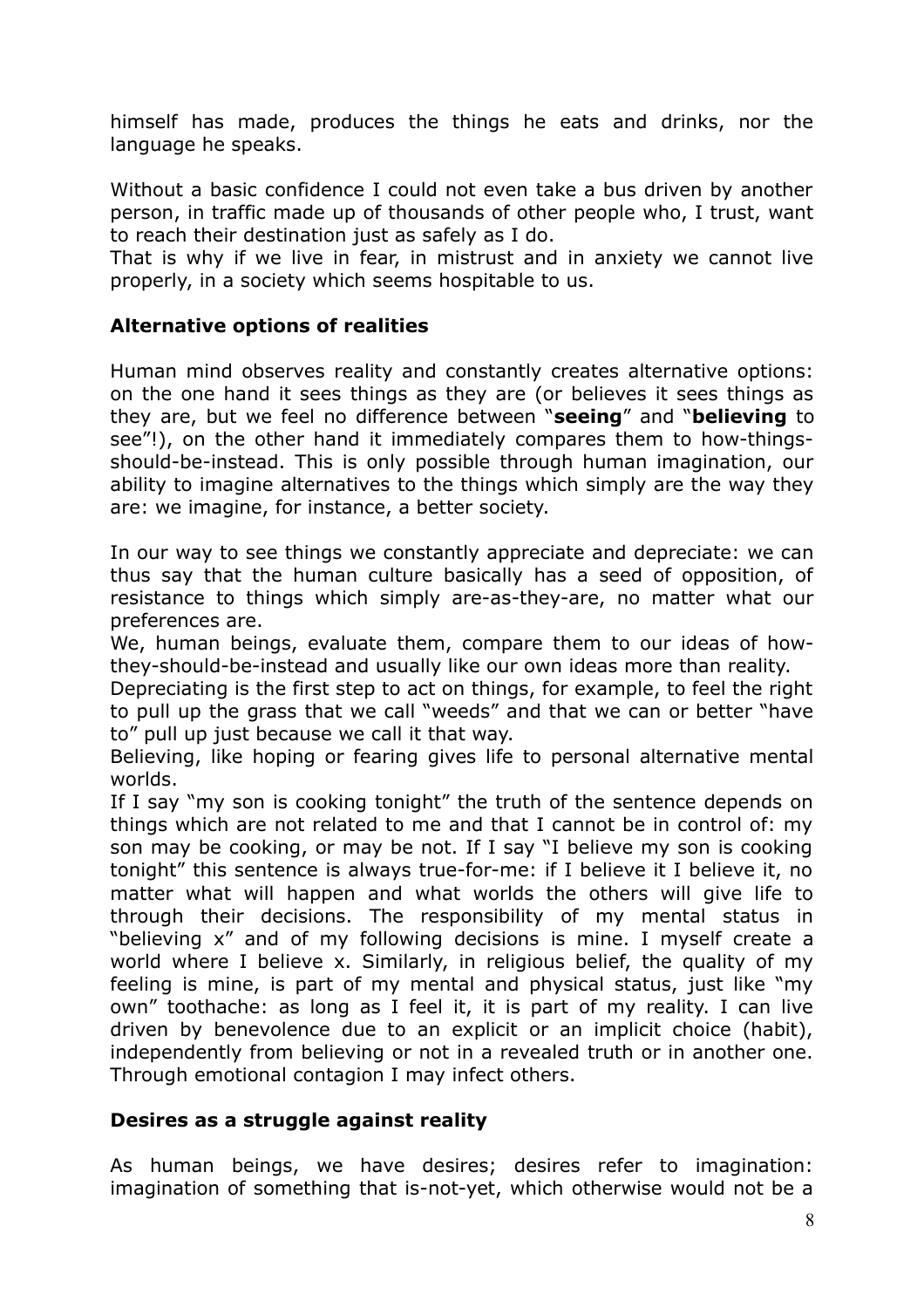desire but something already given, an existing situation that no human mind would feel the need to "desire". Thus, desires basically try to "force" reality into a certain direction: the direction we desire, hope, and plan. This mental position of basic contrast, of resistance to the world-as-it-is, which is typical of constantly desiring human beings, has been mitigated, in the past, by religions, which try to bring people to be satisfied with what they have and what they are, often catalyzing cooperative behavior.

### **Managing the typically human dissatisfaction?**

Throughout history the authorities of the different religions have tried to manage the intrinsic dissatisfaction which is typical of human beings and to prevent it from turning immediately into "action", with its unpredictable consequences. If things are not always as we hope they are, then we have an alternative to action: we can pray, which is different from thinking.

Praying is sort of a wish; but in order to wish a status we need to be able to imagine it, and thus need to feel it, within us: consequently, if we pray we feel better. The more intensely we evoke the positive status that we wish, for ourselves or for others, and the stronger a divine presence we know we can turn to, the better we feel. We are pleased to feel that we have someone on our side who has the power to help us.

Yet all religions can be dangerous: as they are firm beliefs in things that cannot be proven, they may cause harsh conflicts against those who share other beliefs and they accustom to the feeling of being comforted instead of thinking by ourselves.

### **Being able to worry and to take care**

Anyway praying is a rare consolation. Today many enact a destructive variant of praying instead: worrying. In this mental status we can imagine different versions of the future at the same time – the one we wish and the one we fear. We usually concentrate on the latter. If we remember that worry can be interpreted as a variant of praying and of wishing, every time we feel we are getting worried we can switch to the positive action of wishing, or praying.

Those who are able to worry may also use their imagination in a better manner and experience a positive alternative to worrying: taking care of their life, of their dreams, of beloved people, of others.

#### **The shared "frame": what is "normal"?**

Appreciating and depreciating things is fundamental to our human activity of giving sense and meaning, starting from a reference culture, from a "frame": this frame tells us what "is normal", i.e. the "background" of beliefs shared by "everybody".

But beliefs are no longer shared by everyone: we know several revealed truths, which gives them all a relative value.

As every human culture has created its own idea of divinity, it would be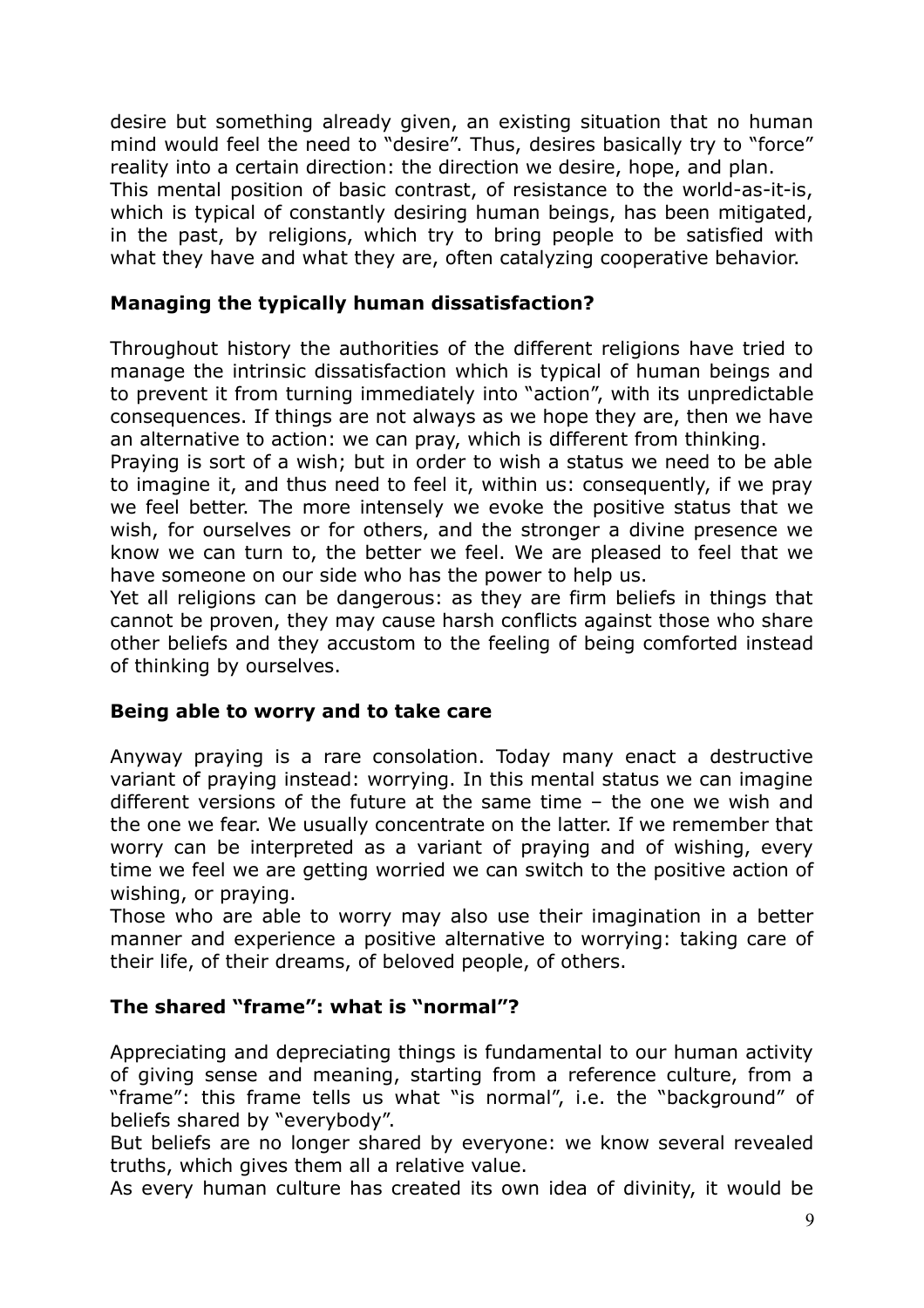possible to agree on accepting the thousand names of God and their interpretations, as long as they do not damage others – as we do not quarrel about calling Rome Roma, for instance, and nobody would ever want to oblige people who speak a different language to call a town in its language.

A similar suggestion may be made by someone who does not identify himself with his original frame, who observes all the religions with distance, all the different ways human beings have referred to the socalled spirituality, similarly to the concept of possibility: it exists only for those who believe in its existence.

### **Revealed truth for an infant society?**

All religions have in common the fact that they are based on "truths" which have been revealed by a transcendent authority that does not explain these truths with argumentations that can be understood by everyone. These authorities validate them simply in saying that they are valid. Only if I interpret the truth as revealed and unquestionable I see it as such: a self-referential assumption of meaning, resistant to reasoning.

Religious argumentations cannot thus be measured by rational ones. Faith cannot be explained or proven, since those who talk about it as believers refer to something which basically does not exist in the personal reality of non-believers. It is necessary for every religion to acknowledge an authority, the authority that reveals the entity believed in.

We sometimes act the same way with little children. We sometimes do not tell them the good reasons of the rules we teach them. We simply tell them "do it like this", implying "because I am telling you to and because I am the boss here". When children grow older they need rational and comprehensible argumentations in order to understand the shared sense of the rules of the social game, to be able to identify themselves with them, to assimilate themselves and to become independent adults and constructive members of society.

### **Using one's own head**

People who get accustomed to accept authority get accustomed not to use their own head completely, not even to imagine that they can think of alternatives to those given by the authority of their religion.

This limits our potentials. Human beings are defined through their creativity, curiosity, both aimed at making a better world, through their proverbial restlessness. We can do it if we use our head with courage and benevolence, if we reflect and observe how we reflect, from which implicit assumptions, which motivations we are guided.

Accepting authorities that are not rationally legitimated in a comprehensible way can be harmful for human society, as we risk giving traditional institutions a stronger power than the advantage they create, anchoring its value, which lies in the "trust" in the tradition, which only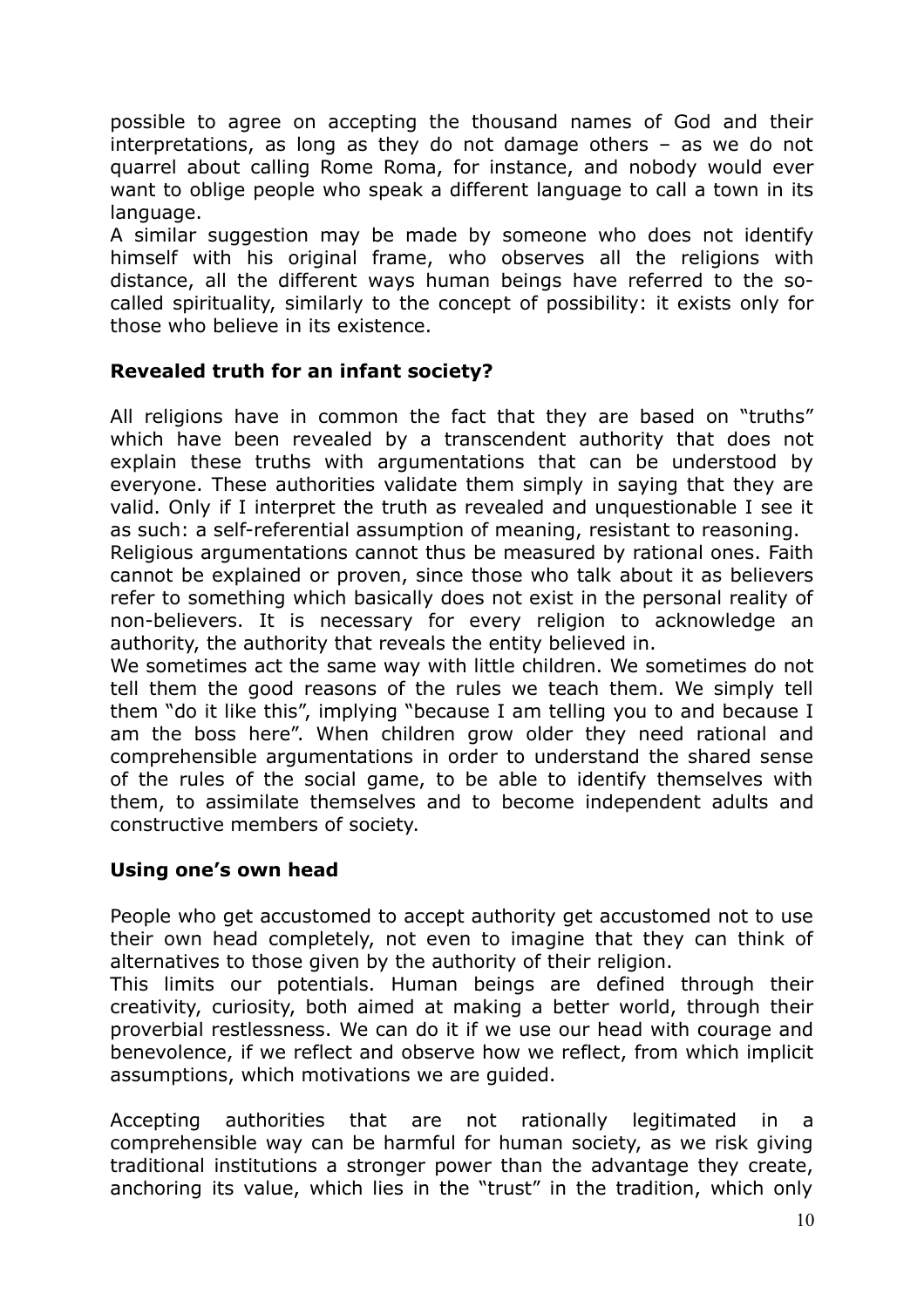perpetuates old creations – which are not necessarily better than tomorrow's potentials - of human minds of the past. Since every generation has the ability to reflect, it may ask itself which solutions of the past are still useful today and on which innovations it is worth working together.

### **The intelligence of being responsible for one's own actions**

If we believe in authority we could think that we may not-be responsible for our actions by saying, for instance, "I simply obeyed". This was the answer of Nazi defendants at Nuremberg Trials. If we act this way, we choose to be irresponsible people, who believe they do not have to answer for their actions and decisions. An adult human being who can use his/her mental faculties is supposed to answer for his/her actions and choices, to face the consequences, economically and socially. Those who try to avoid this suggest a concept of an unlivable society: they act in a way contrary to their own interests, if their interest is to live in a decent, civil society, where it is possible to trust in other people's constructive motivations and intentions.

There is no point, as a matter of fact, hoping that other people's attitude towards us is better than ours towards them.

If one hurts others he actually acts as a fool, as he damages his own interests.

I do not think that one decides to act as a fool on purpose; but, on the contrary, one can decide not to.

#### **Sadness as aversion**

Another disadvantage of believing in authorities: we do the things we would do anyway reluctantly, because we think we "have" to do them. This is a major waste: if we are alive we have made it up to this point and could be glad, if only we were aware of that and started to focus on what is going well in our life; yet we are often sad, oppressed, anxious.

Sadness is a form of aversion: it is more easily accepted by society than plain complaints and accusations, it is a form of resistance to things as they are, a limiting resistance that, in addition, does not make us active as desires, which would push us to act in order to reach our aim.

Our sadness informs us that we are considering the world that surrounds us as different from the world we would rather live in: what does this sadness inside us want us to do? What changes does it want us to make for our sake? And how can you think, dear sadness within us, that we lack the potentials to get there? If we can imagine that things "should" be different we can also imagine how we can contribute changing them, without harming anyone.

The habit of complaining can turn into destructive cynicism, which is typical for those who experience dissatisfaction in a situation of relative wealth, to which they have got accustomed. The cynic is thus no longer able to notice his wealth and focuses on problems without enough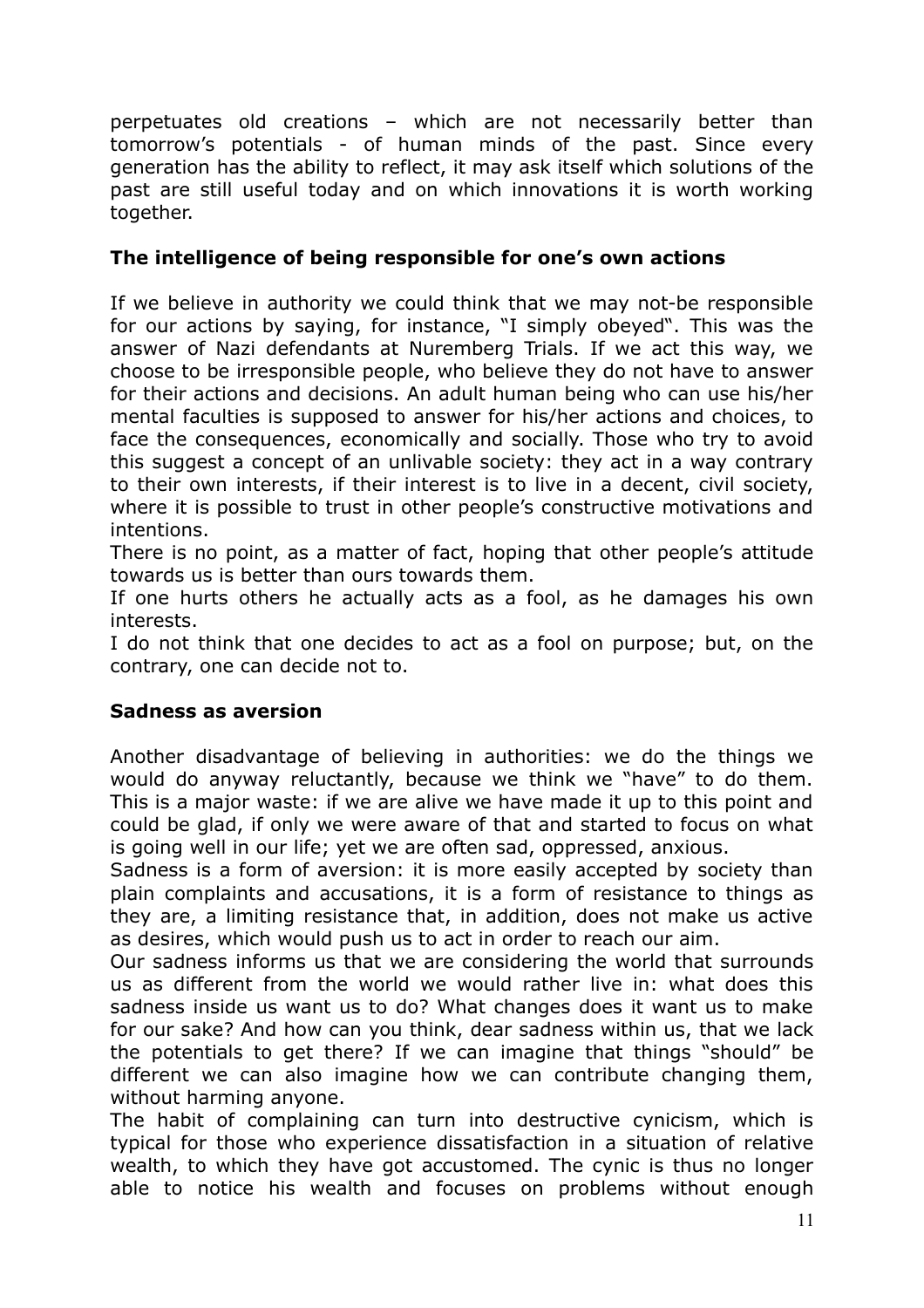motivation to get up and do something about it.

It can grow into a constant bitterness, which makes us depreciate what surrounds us and which we take for granted. The antidote: remember to feel grateful for the things that we cannot see, just because they are going the way we want them to.

### **The emotional contagion**

The emotional contagion can be explained by the activity of the "mirror neurons." It spreads bad feelings and the habit to rash criticism and negative attitudes, to aversion as a prevailing mood. How does it feel to spend hours listening to "nigglers"? Afterwards we complain about them to others: we have been hit by the emotional contagion! We walk around with other people's aversion, distributing it abundantly throughout the world. This is not a call to "positive thinking" but to reflection, which means willingly turning one's attention to both what is "going well" and to one's feeling of aversion, when it arrives, and not to its alleged "causes". The emotions we feel are signs that want to be taken seriously and acted upon: we either change our choices connected to the things which "annoy us", if we accept to pay an alternative's price, or we change our way of interpreting things. Love it or leave it!

### **Deciding to count**

Every choice we make creates a possible world. For instance, I can activate a world in which I get on the bus or another one in which I go back home to take the sunglasses I have forgotten – and I do not know the potential variables to which I thus open or close the door (if I go back home I may, for example, get a phone call, if I get on the bus I may meet someone; in the second case I may create a world in which I talk to this person or another one in which I say hello and pass by in a hurry, thus missing some information that I could have received, and so on). This is also valid *for every interpretative choice we make*, the choice I have to give a meaning x, or y or z to things. We always have more choices than we think we have. The philosopher and mathematician Bertrand Russell calculated that if we think we have 3 alternatives we actually have at least  $2<sup>3</sup>$  alternatives, if we think we have 4 alternatives then we have  $2<sup>4</sup>$ , and so on. That is to say we always have  $2<sup>n</sup>$  alternatives, if we see n possibilities. If we see 3 there will actually be 8, if we see 2, we will have 4, if we see 4, they will actually be 16. Mathematics, in this case, helps us open our mind to the numerous potentialities we usually do not see. To train ourselves to be free to choose.

### **The minimal choice: avoid harming**

Since German Nazism we know how humanity, human kind's nature, may also include monstrousness. It implies the possibility of setting our conscience "on hold" through the concept of obedience, avoiding thus to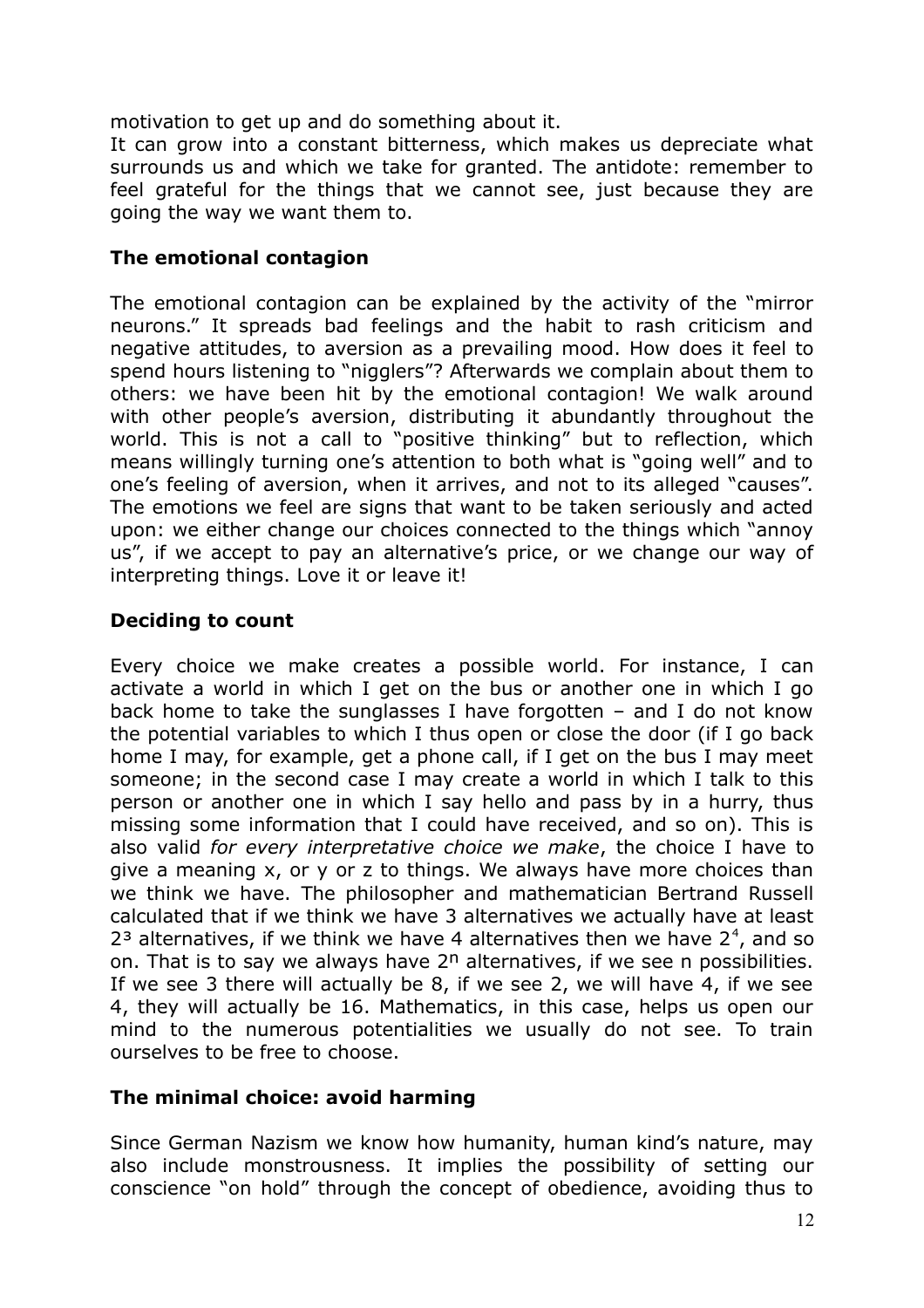take responsibility for our actions, it implies indifference, ignoring our natural empathy, despite empathy being a defining characteristic of ours: we all feel needs and desires, we all feel sympathy and sometimes share what we have with others, while a dog does not share its bone with other dogs. Dogs may not even imagine something like sharing bones; they do not produce potentiality, as imagination, a basic ingredient of potentiality, is a product of the human mind.

Thus, we can imagine (and make) a better world.

We can consciously decide to use our mind and heart to find peaceful means for a civil coexistence starting from where we are, now, here. Peaceful means, i.e. not harming or damaging anyone and anything, not to let others pay the price of our ambitions and our desires.

### **The relief of giving up being right**

Who gets used to observing with benevolence the way human beings' minds operate, can propose giving up revealed truths since these cannot help but generate hostility between the different competing truths. However, each metaphysics, anything which human beings may believe in, is part of a practical anthropology, as it concerns human beings imagining, believing, and discussing it.

If an idea is based upon the faith in a revealed truth it is neither rationally explainable nor comprehensible to people who do not share the belief. The emerging conflict only leads to the attempt of dominating each other, or else through abandonment of the need to dominate, accepting other people's truths just as what they are: other people's truths.

If one opts for domination, the situation of conflict remains more or less latent, perpetuating malaise and combat. Therefore, if we are looking for peaceful coexistence, the only viable option is giving up the very idea of domination.

#### **Empathy-a-priori, an elementary feeling**

We need much more than mere tolerance in order to live in a society based on what I like to call empathy-a-priori: that is, what human beings feel when they are peaceful enough to "put themselves in someone else's shoes". Nobody "feels" the cold, toothache, pain of others, but everyone can imagine it and, in fact, if the "other" is a loved one we care as if those aches were ours. Why cannot other "others" be dear to me? Enough at least to avoid harming them?

Who does not live empathy-a-priori does not act consistently with his/her own interests and does not therefore behave in a rational way.

We all wish to live in a world in which well-being is widely spread, with no need to beware of others and of harm. Each of us prefers feeling good than bad so we can generalize, imagining this is valid for everyone else as well. Who does not live empathy-a-priori – and does not wonder how others feel imagining the consequences of his/her choices – harm himself/herself as well as others, behaves in a socially incompetent way,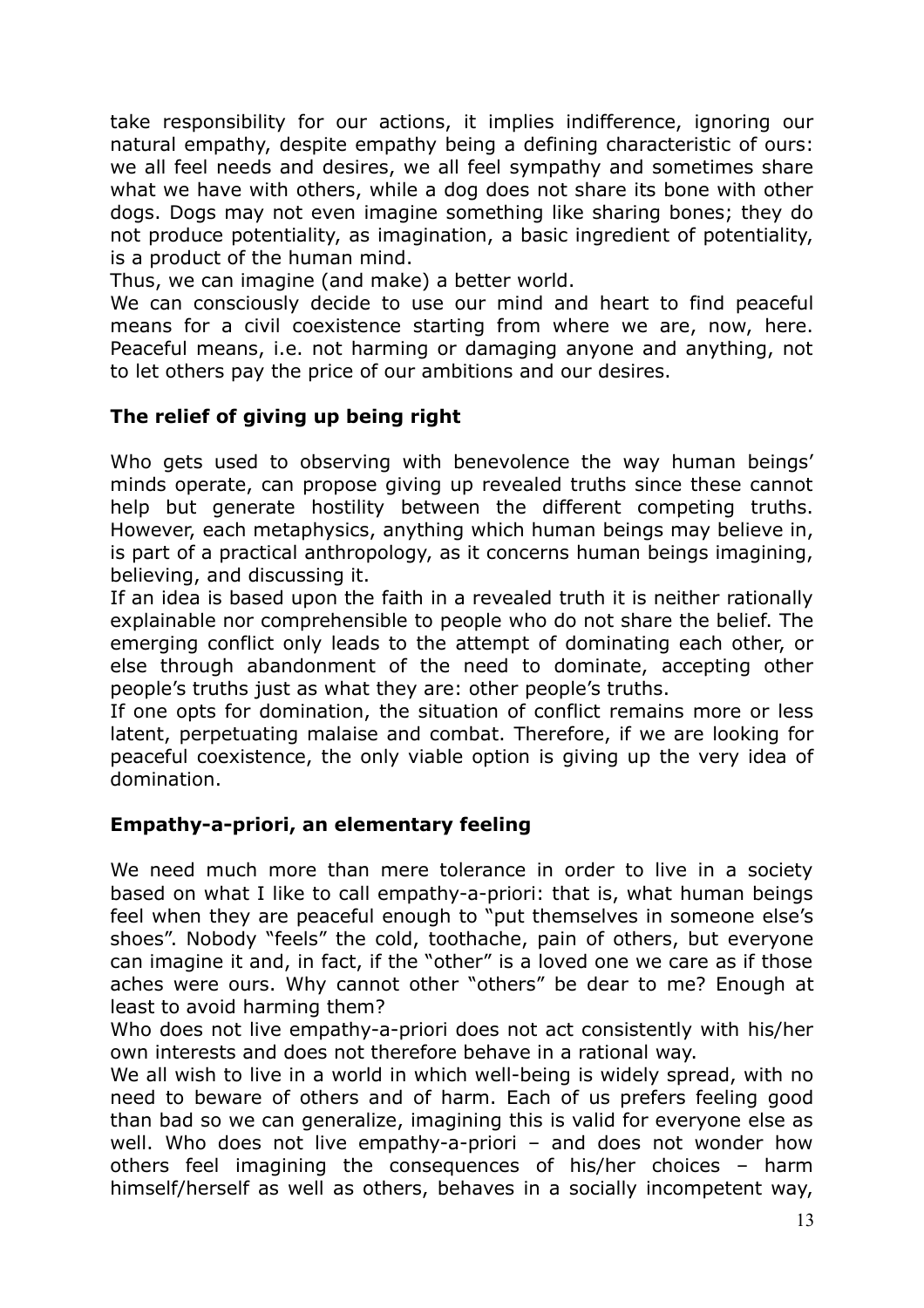ignoring the so-called soft skills, because he/she increases the overall necessity to beware of others in the world.

Who does not live empathy-a-priori also harms his/her own world, because if he/she behaves that way, he/she knows there are people who behave the same, starting with him/her, the only person he/she will be with for all of his/her life. However, nobody decides to live empathy for rational reasons, but as a personal choice. A priori, precisely, in order to become the nice person we prefer to be.

# **A shared basic: wishing Good to ourselves**

Thanks to empathy-a-priori we have a least common denominator: if we do not wish ourselves and our loved ones any harm we can feel, or at least imagine to feel, this is a basic need, shared by everyone.

Everyone could agree that in the name of *nothing*, therefore not even in the name of an authority or religion should it be legitimate to harm others. A violence that can also consist in impairing others from making their own choices, in living their life as active and responsible subjects.

We can agree on avoiding harming others without referring to any religion, any authority, instead taking our human being's experience seriously: human beings with the preference of feeling good. Who are able to feel – if they want to – that this is valid for everyone.

Human beings have a right to see their most fundamental needs – first of which is feeling good – respected. And the fundamental, major need of all the members of our species is living the best way they can. A need we rationally understand thanks to basic empathy, based on taking seriously our need of (feeling) good.

### **An elementary micro-ethics**

We can create an elementary ethics based on the respect of people's needs, which we can feel, thank to elementary empathy, starting from our own subjective experience.

If we realize that behind each accusation lies a need of the person expressing it, we could listen to the needs of the others and our own ones, almost without making any difference between the various needs involved. We can then try to explore the ways to succeed and answer the following questions together:

- What do we need to live well, that depends on our own responsibility?
- How can we take care of human restlessness, of our dissatisfaction, without blaming, recriminating, attacking the others (since, thank to our direct experience, we know how it feels to be on the defense), instead realizing our choices with full awareness of our responsibilities as well as of their cost to others?
- Is there something we may all trust in? A "least common denominator"?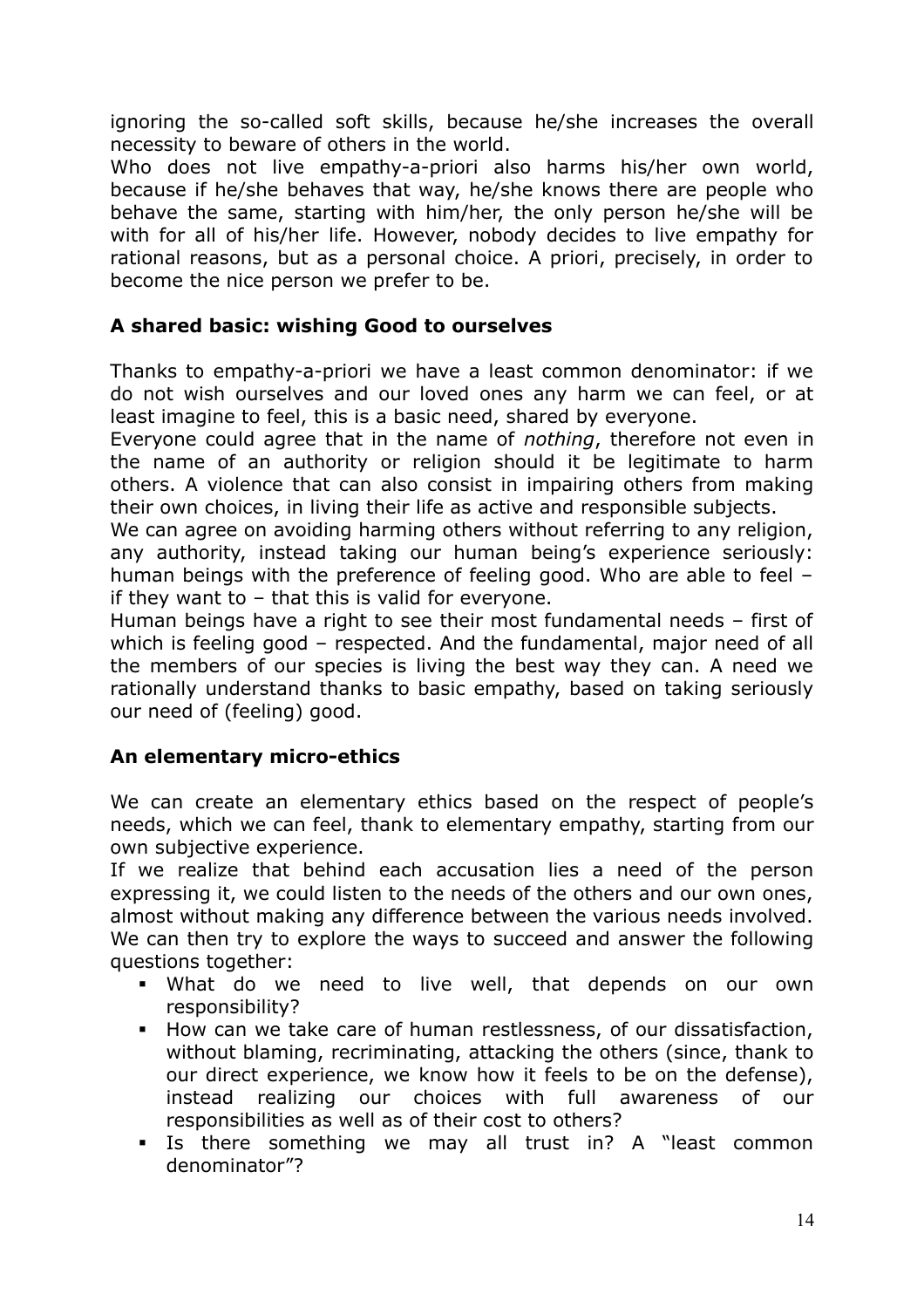I believe it is possible to find answers if we think about what everyone wishes for himself/herself and for his or her children. Which expectations do we share? What do we wish for our human family?

The heritage of the Enlightenment

In Europe the legacy of the Enlightenment is something we got used to, something we rarely perceive but give for granted. It is nonetheless a great legacy. It may be unthinkable for today's civil society how revolutionary the appeal of a philosopher was who, at the end of the  $18<sup>th</sup>$ century, invited people to use their own mind and defeat ignorance. The belief in the potential of mankind's rationality, in our ability to learn, think and resolve conflicts by listening to one another's sensible arguments is a value we inherited from the Enlightenment. These values can teach us how to live in peace respecting human beings' needs. Among them however, we can also find the need for authority: revealed truths, unshakeable beliefs, both in the religious and political domain, satisfy our need of belonging: a social libido.

Revealed truths, nonetheless, are not compatible with the need for autonomy and free thinking. That is why a conflict may arise between our need of feeling free and our desire to belong to a political party or to enjoy undeniable truths that support us. The price of undeniable truths, however, is our inability to discuss them.

We do not need ideology: from a scientific point of view, empathy is based on mirror-neurons. We are glad that the scientific community confirms our very perception of what we feel.

Our mind is the only thing in the world that can perceive and conceive itself. It is extraordinary to think that in the evolution of animal species nature has finally acquired, thanks to mankind, eyes that see nature itself and themselves. This awareness of ours assigns values to everything while still being able to notice it, choosing to take care of things and people. An awareness that interacts with a whole web of other's awarenesses; communicates, acquires knowledge by learning and by exchanging different points of view.

Evolution never stands still, but its cultural dimension is way faster than its natural counterpart. Biologically, our minds do not differ much from those of our ancestors 40.000 years ago, but we have new concepts, and thus a new thinking, new potentialities, visions, projects and ways to perceive our mind and take care of it.

### **Values for a decent society**

We can share values based on the respect for the needs of all human beings and their basic interests. For example, everyone has an interest in being perceived by others as an active and reliable member of his own community due to the general social need of being accepted by others. Each and every one of us needs to preserve a positive image of oneself. If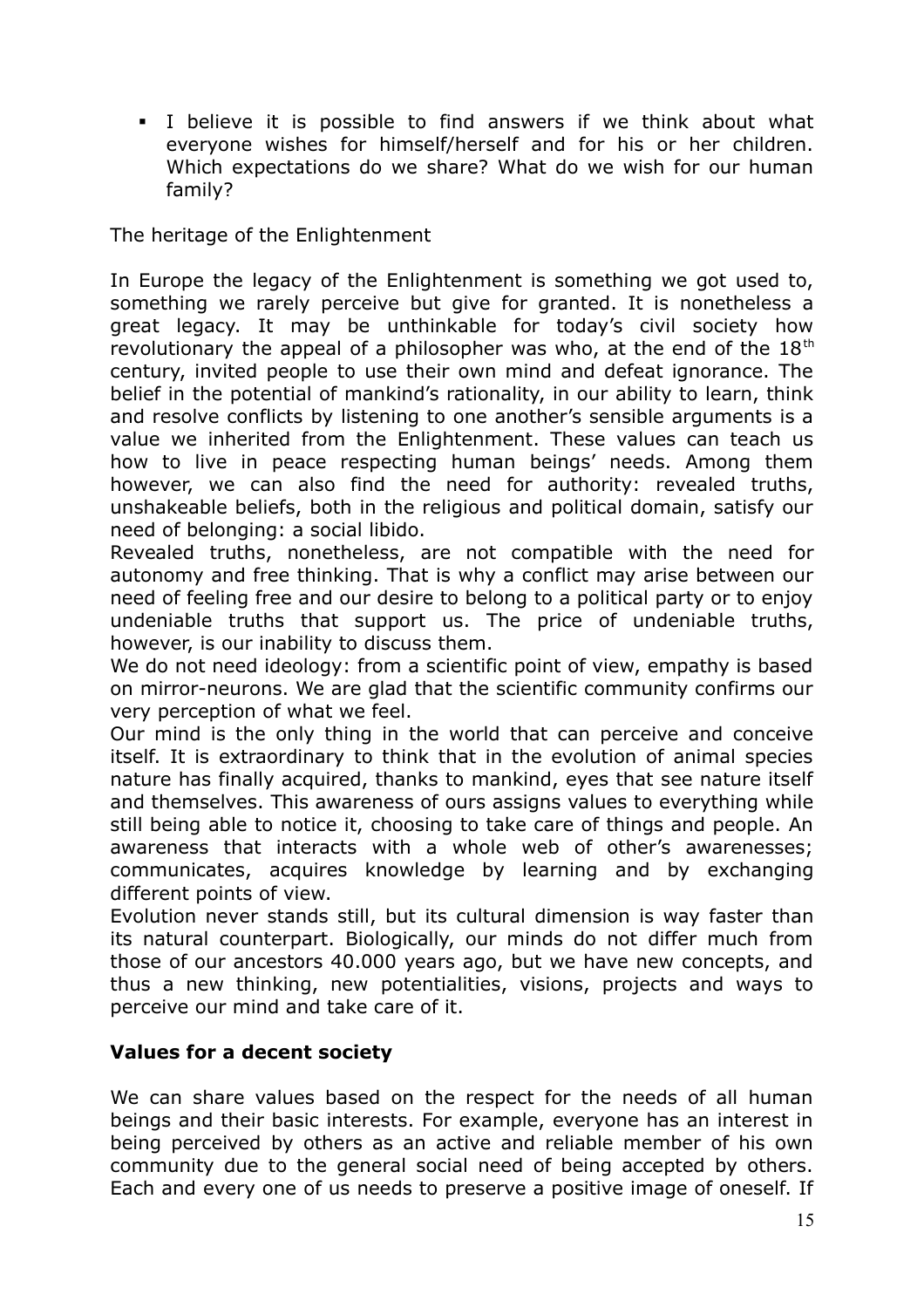we need shared meanings in order to understand the world we live in, we can refer to those every one of us has experienced.

Those who live in fear cannot help but reject solidarity, as they constantly feel the need to defend themselves, they can easily justify their attacks on others.

Indifference to other people's feelings is the opposite of the *empathy-apriori*, which also exists indeed. Sometimes we feel the need to become impermeable, which might help us understand and accept the fact that others, sometimes, do exactly the same.

However, there is a common ground of basic assumptions we can refer to in order to take care of our need to feel good, which everyone lives out his way.

If I feel upset by someone, I can stop for a moment and ask myself: what is it inside of me that prevents me from accepting him/her for what he/she is and not for what I wish him/her to be? Will my not accepting hurt him/her? Do I feel hurt and not accepted myself?

# *Empathy-a-priori***: basics**

We therefore do not need a whole body of regulations, we only need to trust our perception of the way we feel as human beings. As I read somewhere: "we are the others".

If we prefer to rely on shared basics, here are my proposals (to be completed as you like):

- Do not harm anybody or anything: it causes pain, which you know is unpleasant to feel!
- Do not give in to provocations. Provocations and insults exist only as long as you assign this meaning to them. Whoever treats you unfairly surely has his own share of problems or simply a bad day; learn how to let go and to read others' frustrations behind such behaviour and you will be the one feeling better.
- Work for the future: think of the social and economic cost of your choices.
- Learn to be brave and strive to make little things better: you can make a difference more often than you think. There are lots of occasions for small favors, if noticed.
- If you want to express criticism, follow the constructive three-stepsmethod:
	- a) describe what you see,
	- b) describe how you feel; others do not know it unless you say it!
	- c) describe what you wish (which will of course be different from the way things are) and your reasons for it.
- **Do not give anything for granted and do not make assumptions!**
- If you are not satisfied with the status-quo, use this emerging energy to change things – if there was nothing to change, you would not be upset – and do not waste it making accusations or